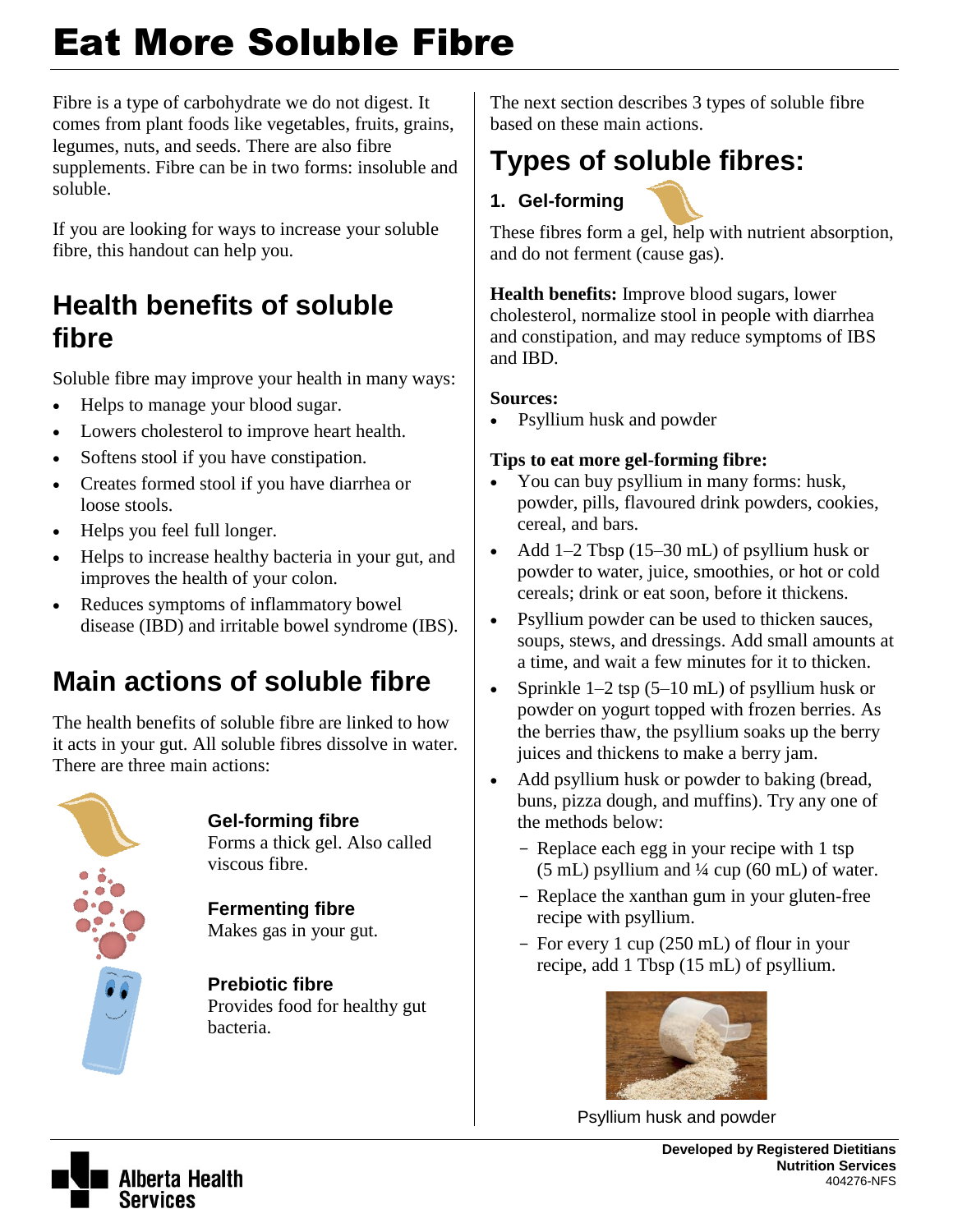#### **2. Gel-forming and fermenting**

These fibres form a gel, help with nutrient absorption, and form gases.

**Health benefits:** Can improve blood sugars, lower cholesterol, and increase the feeling of fullness.

#### **Sources:**

• barley • chia seed

- oats
- pectin in fruits: apple, gooseberry, guava, orange, pear
- konjac mannan noodles, rice, or pasta
- guar gum

#### **Tips to eat more gel-forming, fermenting fibre:**

• Oats and barley

• flax seed, ground

- Choose oats or oatmeal in place of other hot or cold cereals.
- Add oat bran or oats to muffins and cookie recipes.
- Make oat flour by blending whole oats in a blender or food processor.
- Replace all or half of the white or whole wheat flour with oat flour or barley flour when baking.
- Add oats or barley to congee.
- Make mantou and roti with oat or barley flour.
- Replace all or half your rice or pasta with barley.
- Seeds
	- Add ground flax seeds or chia seeds to baking, cold and hot cereals, yogurt, home-made breads, and smoothies. Flax seeds, ground



- Try konjac noodles, rice, or pastas.
- Also called shirataki noodles.



Konjac noodles

- Fruit
	- Add apricots, pears, or oranges to a fruit salad.
	- Eat apples, gooseberries, and other fruits as snacks.

### **3. Prebiotic and fermenting**



These fibres form gases and do not form a gel.

**Health benefits:** These prebiotic fibres feed the healthy bacteria in your gut. Healthy bacteria improve digestion, help absorb nutrients, boost immunity, and help prevent disease.

#### **Sources:**

- Inulin is found in wheat, onions, bananas, garlic, asparagus, and sunchokes. Powdered supplements may list chicory root as an ingredient.
- Inulin, wheat dextrin, and partially hydrolyzed guar gum are gluten-free supplements.
- Resistant starch is found in bananas, plantains, legumes, peas, and soybeans.

#### **Tips to eat more prebiotic fibres:**

- Inulin
	- Dissolve 1-2 tsp (5-10 mL) of inulin in liquid or soft food such as water, coffee, or oatmeal. Follow the directions on the package.
	- Inulin fibre supplements do not change the taste, colour, or texture of food or drink (hot or cold).
- Legumes, soybeans, and vegetables
	- Snack on soy nuts or edamame or add to salads.
	- Add chickpeas, black, navy, or kidney beans to salads, soups, stews, pasta sauce, and meatloaf.
	- Try recipes using cooked pureed lentils in cookies, squares, and pasta sauce.
	- Try recipes using flours made from soy, chickpea, or beans in your baking, burgers, and fish cakes.
	- Bake, steam, or roast asparagus or beets.
	- Add onion to soup, stew, meatballs, and stir-fry.
	- Try pastas made from lentils and legumes.
	- Cook, cool, then reheat rice, pasta, and potatoes to increase resistant starch.





Cooked beans, peas, and lentils

Onion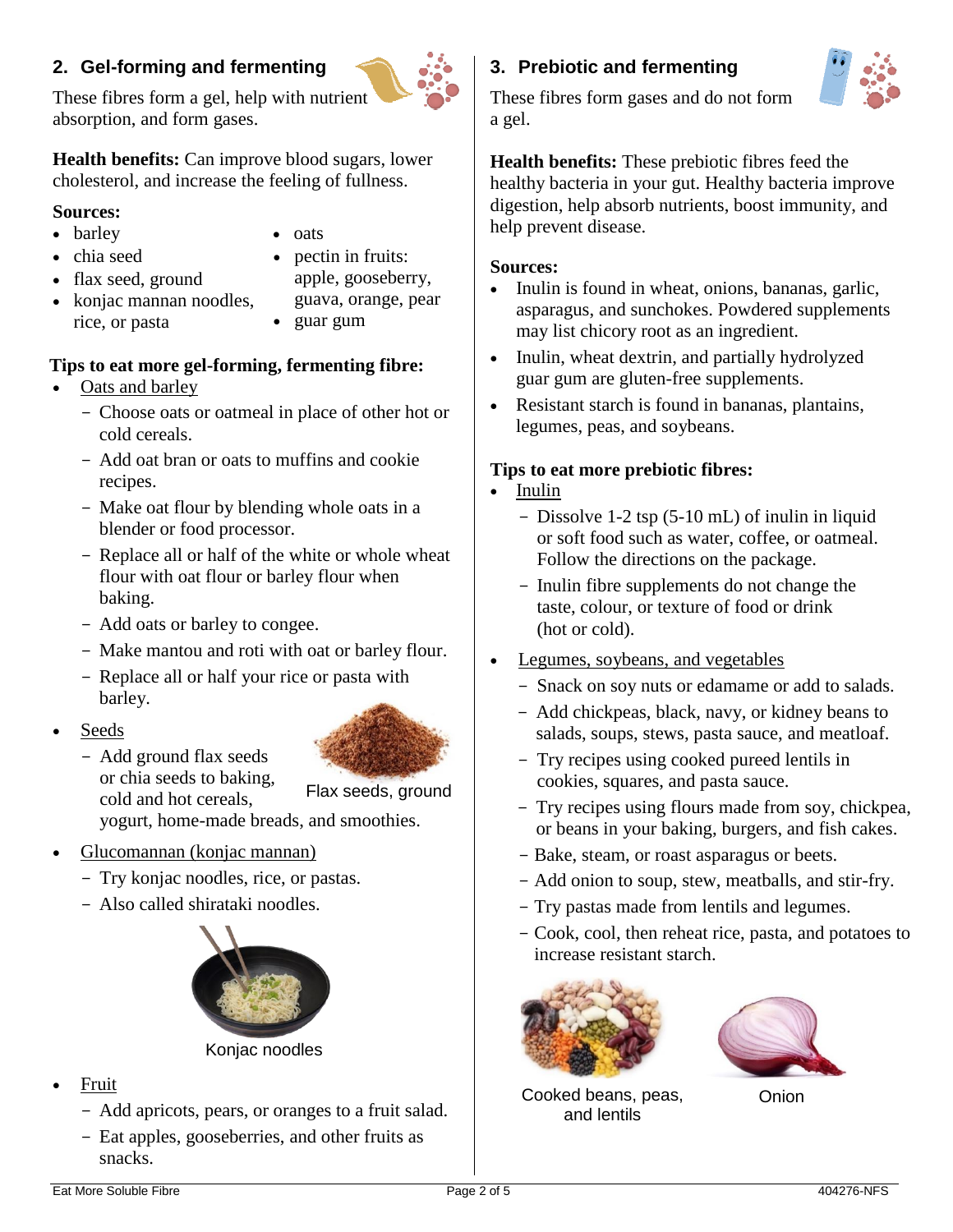### **How much soluble fibre do I need?**

Aim for 5–10 grams of soluble fibre each day. To help get enough fibre, use the tips in this handout. The amounts of soluble fibre in common foods is on pages 4 and 5.

Talk to your dietitian if you have questions about how much soluble fibre is right for you.

#### **How can I increase fibre safely?**

#### Slowly increase fibre:

When you start eating more fibre, you may have mild gas, bloating, or discomfort. It helps to increase your fibre slowly over a few weeks. This helps you get used to the added bulk without discomfort.

#### Fluids:

With more fibre, extra fluid is needed to make soft stools. Drink plenty of fluids, like water. Aim for 9–12 cups (2.25–3 litres) each day.



### **Fibre supplements**

Foods high in fibre contain vitamins and minerals. Getting fibre from foods is best. If you can't get enough fibre-rich food, a fibre supplement can help you meet your suggested daily amount.

Carefully read the fibre supplement label for warnings and instructions. It's important to drink the amount of fluid suggested on the package. Fibre supplements can cause gas, cramps, and bloating if you do not drink enough fluids to make them work properly.

Take the fibre supplement at least 2 hours before or after your other medications.

# **Goal setting**

This handout includes many choices to help you eat more soluble fibre. Change can be hard, especially if making too many changes at once.

When you're ready to make a change, it can help to set a goal. Break your goal into smaller steps. You're more likely to reach smaller goals.

### **More support**

Use this space to write your goals to eat more soluble fibre. Talk to your dietitian if you would like more support.

Health Link has dietitians to answer nutrition questions. Call 811 and ask to talk to a dietitian.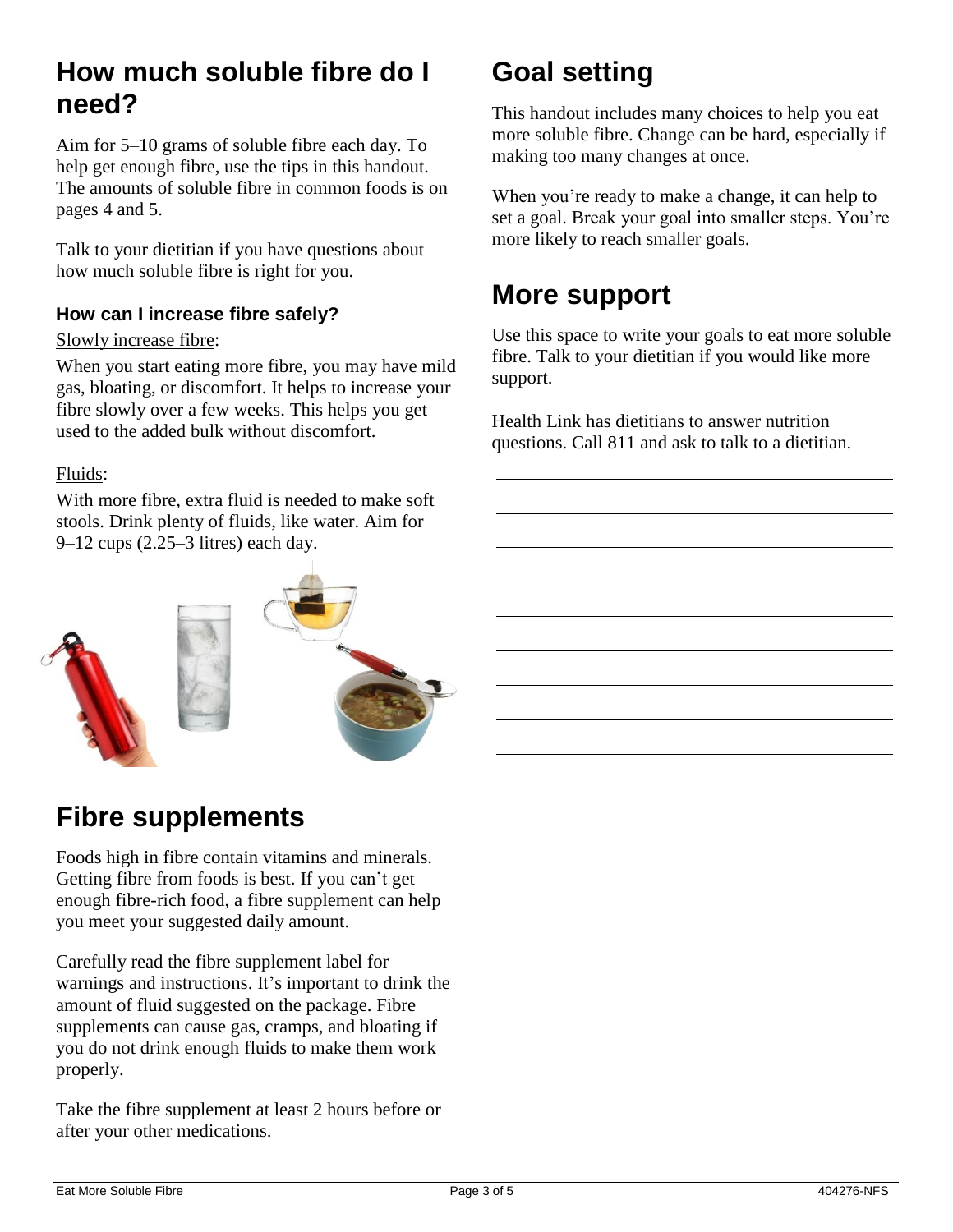### **Food sources of fibre**

The table below provides a list of common foods higher in soluble fibre. Aim for 5–10 g of soluble fibre a day, or the amount your dietitian suggests.

| <b>Fibre-rich foods</b>        | <b>Serving size</b>        | <b>Amount of fibre</b> |                  |
|--------------------------------|----------------------------|------------------------|------------------|
|                                |                            | <b>Total</b>           | <b>Soluble</b>   |
| <b>Vegetables (cooked)</b>     |                            |                        |                  |
| Winter squash                  | $\frac{1}{2}$ cup (125 mL) | $3.4\text{ g}$         | 1.9 <sub>g</sub> |
| <b>Brussel sprouts</b>         | $\frac{1}{2}$ cup (125 mL) | 3.2 g                  | 1.9 <sub>g</sub> |
| Parsnip                        | $\frac{1}{2}$ cup (125 mL) | 3.1 <sub>g</sub>       | 1.8 <sub>g</sub> |
| Turnip greens                  | $\frac{1}{2}$ cup (125 mL) | 2.5 g                  | 1.7 <sub>g</sub> |
| Sweet potatoes and yams        | $\frac{1}{2}$ cup (125 mL) | 3.8 g                  | 1.4 <sub>g</sub> |
| Green peas                     | $\frac{1}{2}$ cup (125 mL) | 4.4 g                  | 1.3 <sub>g</sub> |
| <b>Broccoli</b>                | $\frac{1}{2}$ cup (125 mL) | 2.4 g                  | 1.2 <sub>g</sub> |
| Carrots                        | $\frac{1}{2}$ cup (125 mL) | 2.6 g                  | 1.1 <sub>g</sub> |
| Okra                           | $\frac{1}{2}$ cup (125 mL) | 2.6 g                  | 1.0 <sub>g</sub> |
| <b>Beets</b>                   | $\frac{1}{2}$ cup (125 mL) | 1.7 <sub>g</sub>       | 1.0 <sub>g</sub> |
| Onion                          | $\frac{1}{2}$ cup (125 mL) | 1.5 <sub>g</sub>       | 1.0 <sub>g</sub> |
| Asparagus                      | $\frac{1}{2}$ cup (125 mL) | 1.4 <sub>g</sub>       | 0.7 g            |
| <b>Fruit</b>                   |                            |                        |                  |
| Pear                           | 1 medium                   | 4.0 g                  | 2.2 <sub>g</sub> |
| Fig, dried                     | $\frac{1}{4}$ cup (60 mL)  | 6.0 g                  | 2.0 g            |
| Orange                         | 1 medium                   | $3.1\text{ g}$         | 1.8 <sub>g</sub> |
| Avocado                        | $\frac{1}{2}$ fruit        | 4.3 g                  | 1.6 <sub>g</sub> |
| Prune, dried                   | $\frac{1}{4}$ cup (60 mL)  | 3.0 g                  | 1.6 <sub>g</sub> |
| Guava                          | 1 cup (250 mL)             | 8.9 g                  | 1.5 g            |
| Blackberry                     | 1 cup (250 mL)             | 7.6 g                  | 1.4 <sub>g</sub> |
| Fig, raw                       | $\frac{1}{2}$ cup (125 mL) | 2.9 g                  | 1.4 <sub>g</sub> |
| Gooseberry                     | 1 cup (250 mL)             | 6.5 g                  | 1.4 <sub>g</sub> |
| Grapefruit                     | $\frac{1}{2}$ medium       | 1.4 <sub>g</sub>       | 1.2 <sub>g</sub> |
| Apricot, dried                 | 1/4 cup (60 mL)            | 3.0 <sub>g</sub>       | 1.1 <sub>g</sub> |
| Apple, raw                     | 1 medium                   | 3.7 <sub>g</sub>       | 1.0 <sub>g</sub> |
| Applesauce                     | 1 cup (250 mL)             | 2.9 g                  | 0.9 g            |
| Strawberry                     | 1 cup (250 mL)             | 3.3 <sub>g</sub>       | 0.9 g            |
| Mango                          | $\frac{1}{2}$ medium       | 1.6 <sub>g</sub>       | 0.8 g            |
| <b>Banana</b>                  | 1 medium                   | 2.8 g                  | 0.7 <sub>g</sub> |
| Legumes and soy beans (cooked) |                            |                        |                  |
| Lima beans                     | $\frac{1}{2}$ cup (125 mL) | 6.6 g                  | 3.5 g            |
| Soybeans, roasted nuts         | $\frac{1}{4}$ cup (60 mL)  | 7.6 <sub>g</sub>       | 3.4 g            |
| Kidney beans                   | $\frac{1}{2}$ cup (125 mL) | 5.7 g                  | 2.8 g            |
| Navy beans                     | $\frac{1}{2}$ cup (125 mL) | 5.9 g                  | 2.2 g            |
| Refried beans                  | $\frac{1}{2}$ cup (125 mL) | 6.7 g                  | $2.1\text{ g}$   |
| Pinto beans                    | $\frac{1}{2}$ cup (125 mL) | 7.4 g                  | 1.9 <sub>g</sub> |
| Edamame (green soybean)        | $\frac{1}{2}$ cup (125 mL) | 3.8 g                  | 1.7 <sub>g</sub> |
| Garbanzo beans/chickpeas       | $\frac{1}{2}$ cup (125 mL) | 6.2 g                  | 1.3 g            |
| Split peas, yellow or green    | $\frac{1}{2}$ cup (125 mL) | $8.1\text{ g}$         | 1.1 <sub>g</sub> |
| <b>Black beans</b>             | $\frac{1}{2}$ cup (125 mL) | 2.7 g                  | 0.7 g            |